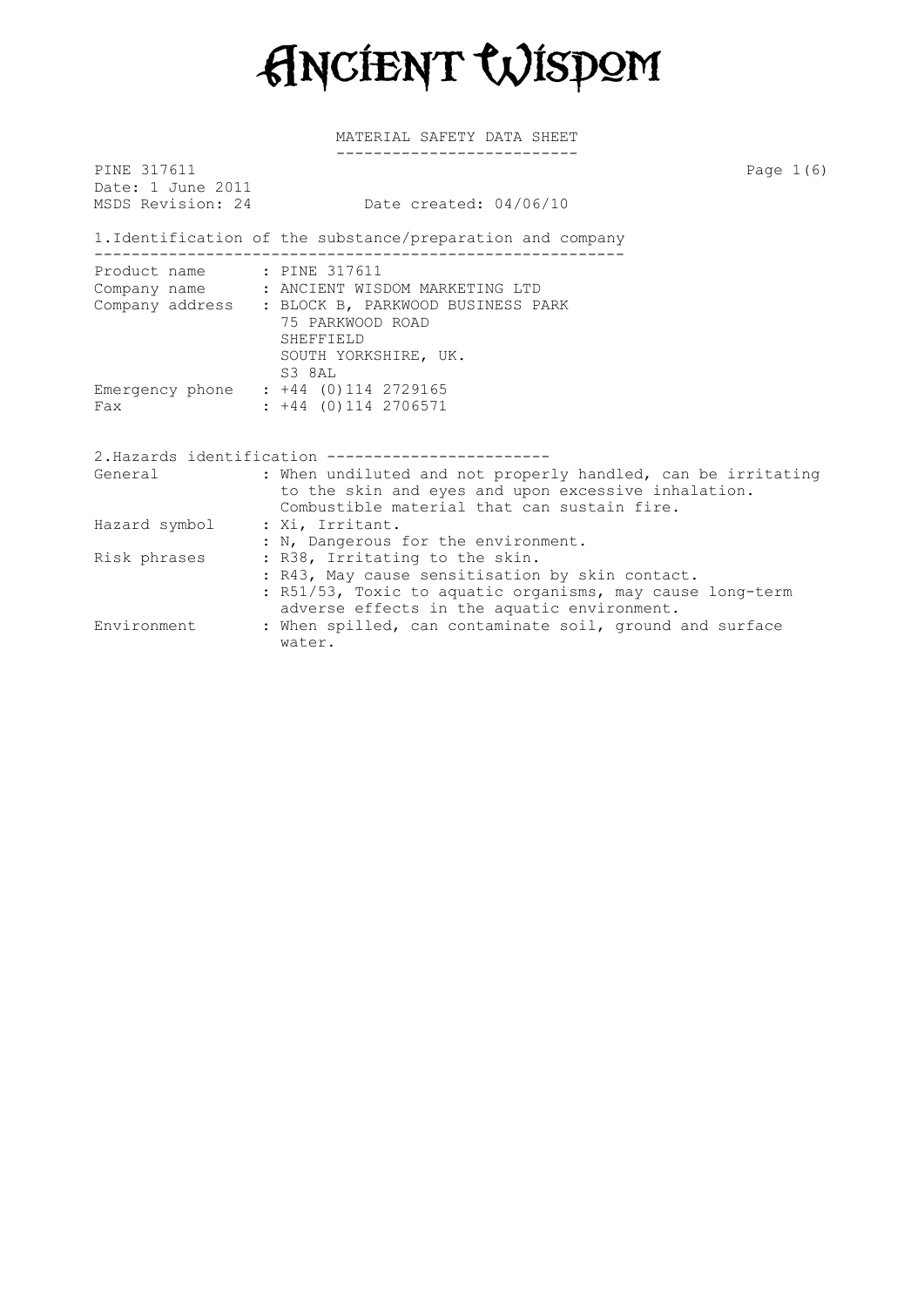

MATERIAL SAFETY DATA SHEET --------------------------

| PINE 317611<br>Date: 1 June 2011<br>MSDS Revision: 24                                                                                                                                                                                                                                                             | Date created: 04/06/10                       | Page $2(6)$                  |               |
|-------------------------------------------------------------------------------------------------------------------------------------------------------------------------------------------------------------------------------------------------------------------------------------------------------------------|----------------------------------------------|------------------------------|---------------|
| 3. Composition/information on ingredients --------------------------------<br>-------- Chemical : Composition: multicomponent mixture of natural and/or<br>identification synthetic raw materials.<br>CAS number : Not applicable, product is a mixture.<br>EINECS number : Not applicable, product is a mixture. |                                              |                              |               |
| Contains<br>2,6-DIMETHYL-7-OCTEN-2-OL                                                                                                                                                                                                                                                                             | CAS/EINECS<br>18479-58-8<br>$/242 - 362 - 4$ | Hazard Symbols<br>Xi; R 38   | Conc%<br>10.5 |
| 2-t-BUTYLCYCLOHEXYL ACETATE                                                                                                                                                                                                                                                                                       | $88 - 41 - 5$<br>$/201 - 828 - 7$            | N; R 51/53                   | 4.0           |
| 4-TERTIARY-BUTYLCYCLOHEXYL ACETATE                                                                                                                                                                                                                                                                                | $32210 - 23 - 4$<br>$/250 - 954 - 9$         | $N$ ; R 51/53                | 0.3           |
| ALPHA CEDRENE                                                                                                                                                                                                                                                                                                     | $469 - 61 - 4$<br>$/207 - 418 - 4$           | Xn-N; R 50/53-65             | 0.1           |
| ALPHA-ISOMETHYL IONONE                                                                                                                                                                                                                                                                                            | $127 - 51 - 5$<br>$/204 - 846 - 3$           | $Xi-N$ ; R 43-51/53          | 0.2           |
| ALPHA-TERPINEOL                                                                                                                                                                                                                                                                                                   | $98 - 55 - 5$<br>$/202 - 680 - 6$            | Xi; R 38                     | 1.0           |
| (L) BENZYL SALICYLATE                                                                                                                                                                                                                                                                                             | $118 - 58 - 1$<br>$/204 - 262 - 9$           | $Xi-N$ ; R 43-51/53          | 11.0          |
| (L) BUTYLPHENYL METHYLPROPIONAL                                                                                                                                                                                                                                                                                   | $80 - 54 - 6$<br>$/201 - 289 - 8$            | $Xn-N$ ; R 22-38-43-51/53-62 | 3.6           |
| (L) CITRONELLOL                                                                                                                                                                                                                                                                                                   | $106 - 22 - 9$<br>$/203 - 375 - 0$           | $Xi-N$ ; R 38-43-51/53       | 1.6           |
| CITRONELLYL NITRILE                                                                                                                                                                                                                                                                                               | $51566 - 62 - 2$<br>$/257 - 288 - 8$         | $-i$ R 52/53                 | 1.5           |
| (L) HEXYL SALICYLATE                                                                                                                                                                                                                                                                                              | $6259 - 76 - 3$<br>$/228 - 408 - 6$          | Xi-N; R 38-43-50/53          | 10.0          |
| ISOAMYL SALICYLATE                                                                                                                                                                                                                                                                                                | $87 - 20 - 7$<br>$/201 - 730 - 4$            | $N$ ; R 51/53                | 5.0           |
| (L) LIMONENE                                                                                                                                                                                                                                                                                                      | $5989 - 27 - 5$<br>$/227 - 813 - 5$          | $Xn-N$ ; R 10-38-43-50/53-65 | 5.1           |
| LINALOOL                                                                                                                                                                                                                                                                                                          | $78 - 70 - 6$<br>$/201 - 134 - 4$            | Xi; R 38                     | 1.0           |
| LINALYL ACETATE                                                                                                                                                                                                                                                                                                   | $115 - 95 - 7$<br>$/204 - 116 - 4$           | Xi; R 38                     | 1.5           |
| PHENETHYL ALCOHOL                                                                                                                                                                                                                                                                                                 | $60 - 12 - 8$<br>$/200 - 456 - 2$            | Xi; R 36                     | 1.8           |
| (L) PINENES                                                                                                                                                                                                                                                                                                       | $-\big/$ $-$                                 | $Xn-N$ ; R 43-50/53-65       | 1.2           |
| (L) TRANS-ANETHOLE                                                                                                                                                                                                                                                                                                | $4180 - 23 - 8$<br>$/224 - 052 - 0$          | $Xi-N$ ; R 43-51/53          | 1.3           |
| UNDECYLENAL                                                                                                                                                                                                                                                                                                       | $112 - 45 - 8$<br>$/203 - 973 - 1$           | $Xi-N$ ; R 38-51/53          | 0.2           |

Total allergen content: ALPHA-ISOMETHYL IONONE (0.2100%) BENZYL SALICYLATE (11.0000%) BUTYLPHENYL METHYLPROPIONAL (3.6000%) CINNAMYL ALCOHOL (0.1000%) CITRAL (0.2000%) CITRONELLOL (1.6000%) COUMARIN (0.0015%) GERANIOL (0.0170%) LIMONENE (5.0750%) LINALOOL (1.0148%)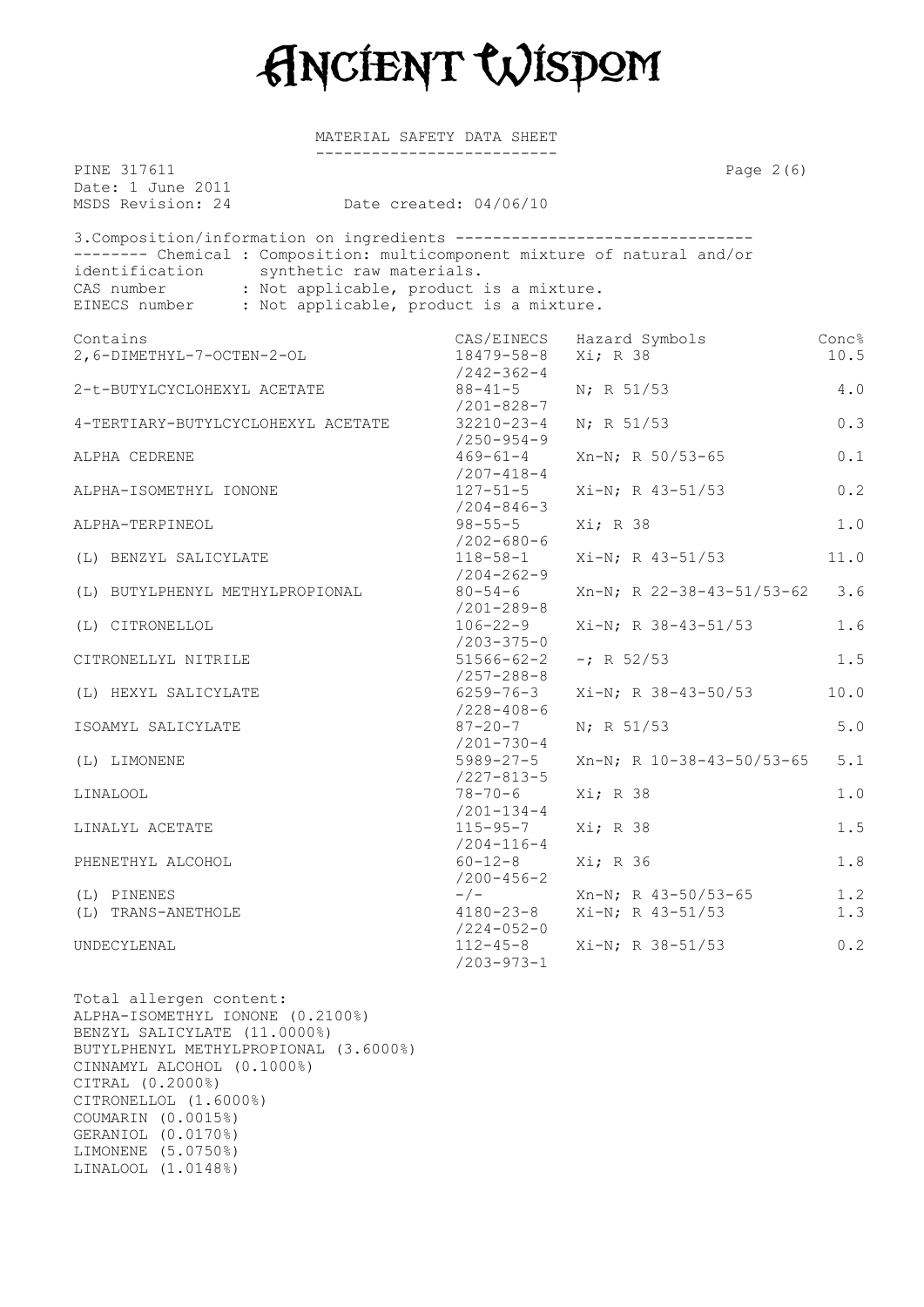

| PINE 317611<br>Date: 1 June 2011 | Page $3(6)$                                                                                                                                                                                                                            |  |
|----------------------------------|----------------------------------------------------------------------------------------------------------------------------------------------------------------------------------------------------------------------------------------|--|
| MSDS Revision: 24                | Date created: 04/06/10                                                                                                                                                                                                                 |  |
|                                  | 4. First-aid measures ------------------                                                                                                                                                                                               |  |
| Inhalation                       | : Upon excessive inhalation, remove from exposure site to<br>fresh air, keep at rest, and obtain medical attention.                                                                                                                    |  |
| Eye exposure                     | : Flush immediately with water for at least 15 minutes.<br>Contact physician if symptoms persist.                                                                                                                                      |  |
| Skin exposure                    | : Remove contaminated clothes. Wash thoroughly with soap and<br>water. Contact physician if irritation persists.                                                                                                                       |  |
| Ingestion<br>Others              | : Rinse mouth with water and obtain medical attention.<br>: Take Risk and Safety phrases (section 15) into<br>consideration.                                                                                                           |  |
| 5. Fire-fighting                 | measures                                                                                                                                                                                                                               |  |
| Extinguishing                    | : Carbon dioxide, dry chemical, foam.                                                                                                                                                                                                  |  |
| media                            | Do not use a direct water-jet on burning material.                                                                                                                                                                                     |  |
|                                  | 6.Accidental release measures ------------                                                                                                                                                                                             |  |
| Personal                         | : Avoid excessive inhalation and contact with skin and eyes.                                                                                                                                                                           |  |
| precautions                      | A self-contained breathing apparatus is recommended in<br>case of a major spill.                                                                                                                                                       |  |
| Spillage                         | : Remove ignition sources. Provide adequate ventilation.<br>Avoid excessive inhalation of vapours. Gross spillage<br>should be contained immediately by use of sand or inert<br>powder and disposed of according to local regulations. |  |
| Environmental<br>precautions     | : Keep away from drains, surface and ground water, and soil.                                                                                                                                                                           |  |
|                                  | 7. Handling and storage ---------------------                                                                                                                                                                                          |  |
| Handling                         | : Apply according to good manufacturing and industrial<br>hygiene practices with proper ventilation. Do not drink,<br>eat or smoke while handling. Respect good personal<br>hygiene.                                                   |  |
| Storage                          | : Store in a cool, dry and ventilated area away from heat<br>sources and protected from light in tightly closed<br>original containers. Avoid uncoated metal containers.<br>Keep air contact to a minimum.                             |  |
| Fire                             | : Keep away from ignition sources and naked flame.                                                                                                                                                                                     |  |
| protection                       |                                                                                                                                                                                                                                        |  |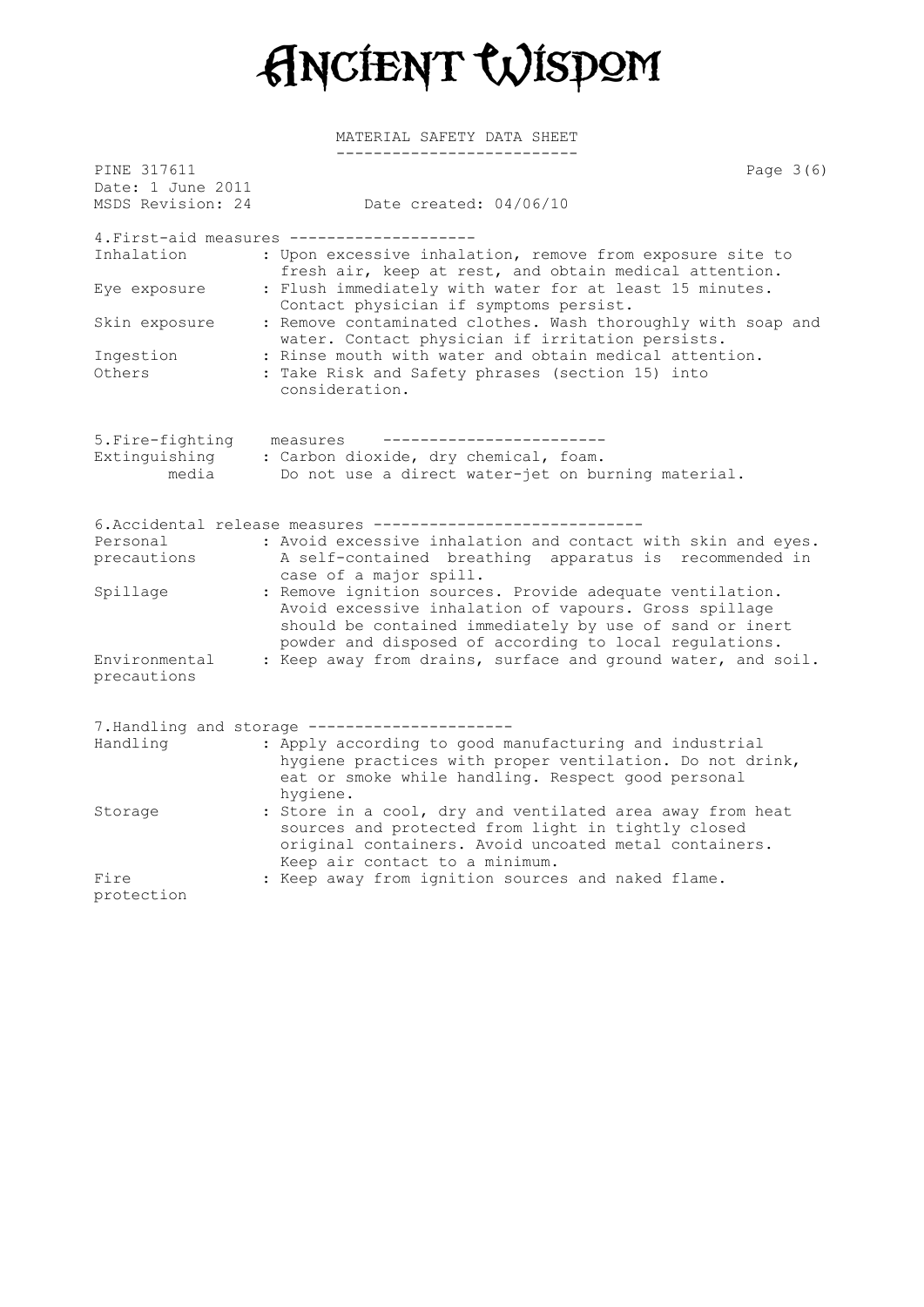

-------------------------- PINE 317611 Page 4(6) Date: 1 June 2011 MSDS Revision: 24 Date created: 04/06/10 8. Exposure controls/personal protection --------------------------------Respiratory : Avoid excessive inhalation of concentrated vapours. protection Eye protection : Wear safety glasses. Skin protection : Avoid skin contact. Use chemically resistant gloves as needed. 9.Physical and chemical properties ----------------------- ----------- Appearance : Clear colourless to pale yellow liquid Flash point : 82 degC (CC) 10.Stability and reactivity --------------------------- Reactivity : Presents no significant reactivity hazard, by itself or in contact with water. Avoid contact with strong acids, alkali or oxidising agents. Decomposition : Carbon monoxide and unidentified organic compounds may be formed during combustion. 11.Toxicological information ---------------------------- Based on the ingredients in this composition and their concentrations, this product is according to the conventional method of EEC directive 88/379/EEC classified as: Irritating to the skin. May cause sensitisation by skin contact. 12.Ecological information ------------------------- General : This material is unlikely to accumulate in the environment and environmental problems under normal use conditions are unexpected. 13.Disposal considerations --------------------------

Dispose of according to local regulations. Avoid disposing into drainage systems and into the environment.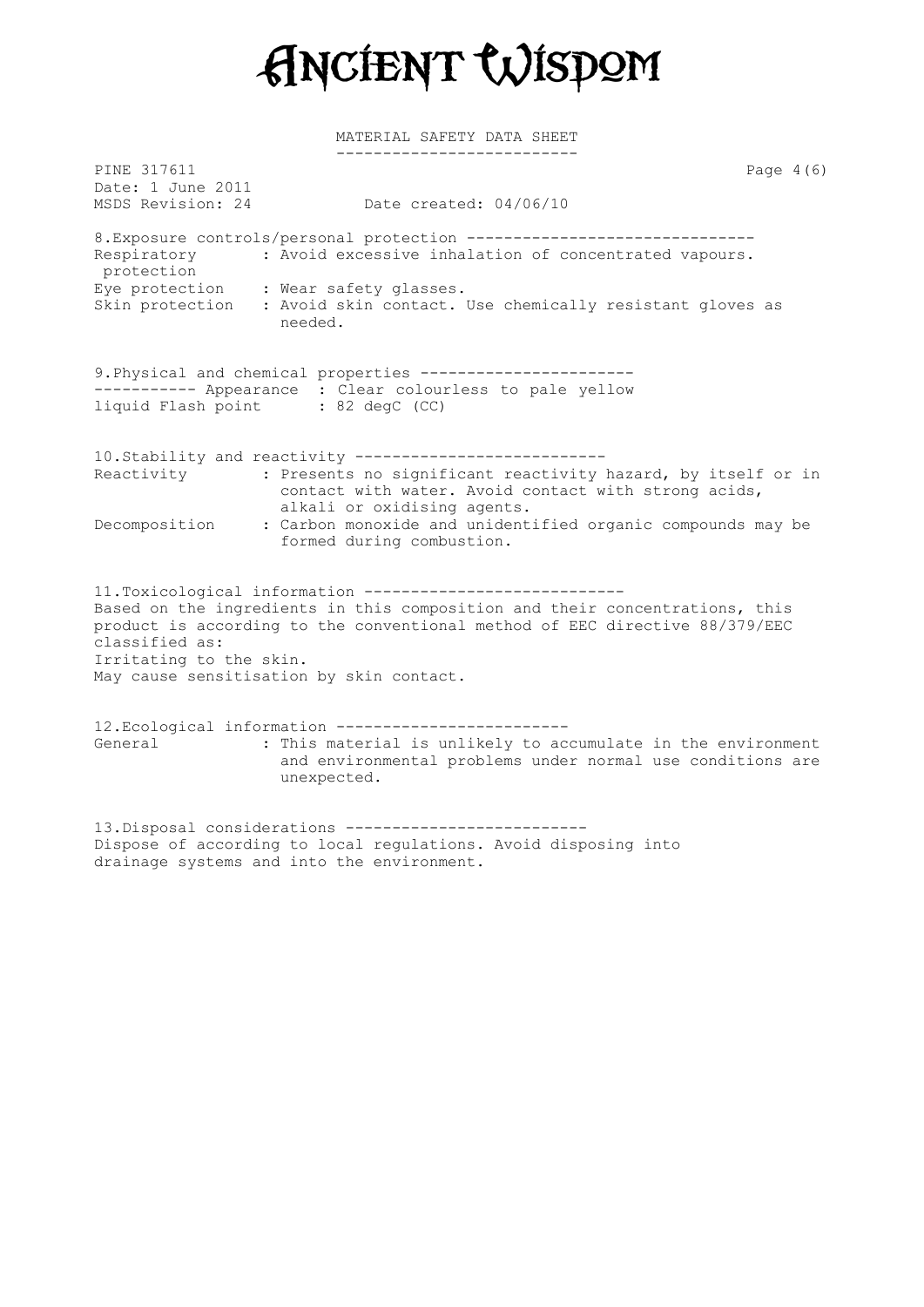Ancient Wisdom

| PINE 317611<br>Date: 1 June 2011<br>MSDS Revision: 24 | Date created: 04/06/10                                                                                                                                                                                                                                                    | Page $5(6)$ |
|-------------------------------------------------------|---------------------------------------------------------------------------------------------------------------------------------------------------------------------------------------------------------------------------------------------------------------------------|-------------|
|                                                       |                                                                                                                                                                                                                                                                           |             |
| 14. Transport information                             |                                                                                                                                                                                                                                                                           |             |
|                                                       | Class Back Group Sub risk UN no IMDG page<br>Road (ADR/CDGRR) : 9 III<br>UN3082<br>Air (IATA) : 9 III<br>UN3082<br>Sea (IMDG) : 9 III<br>UN3082<br>Proper Shipping Name : ENVIRONMENTALLY HAZARDOUS SUBSTANCE, LIQUID, N.O.S.<br>(CONTAINS HEXYL SALICYLATE AND LIMONENE) |             |
| Hazard symbol : Xi, Irritant.                         | 15. Regulatory information ---------------<br>Classification Packaging / Labelling (Directive 1999/45/EC)<br>: N, Dangerous for the environment.                                                                                                                          |             |
|                                                       | Contains BENZYL SALICYLATE, BUTYLPHENYL METHYLPROPIONAL, CITRONELLOL, HEXYL<br>SALICYLATE, LIMONENE, PINENES, TRANS-ANETHOLE.                                                                                                                                             |             |
|                                                       | Risk phrases : R38, Irritating to the skin.<br>: R43, May cause sensitisation by skin contact.<br>: R51/53, Toxic to aquatic organisms, may cause long-term<br>adverse effects in the aquatic environment.                                                                |             |
|                                                       | Safety phrases : S24, Avoid contact with the skin.<br>: S37, Wear suitable gloves.<br>: S61, Avoid release to the environment. Refer to special<br>instructions/safety data sheet.                                                                                        |             |